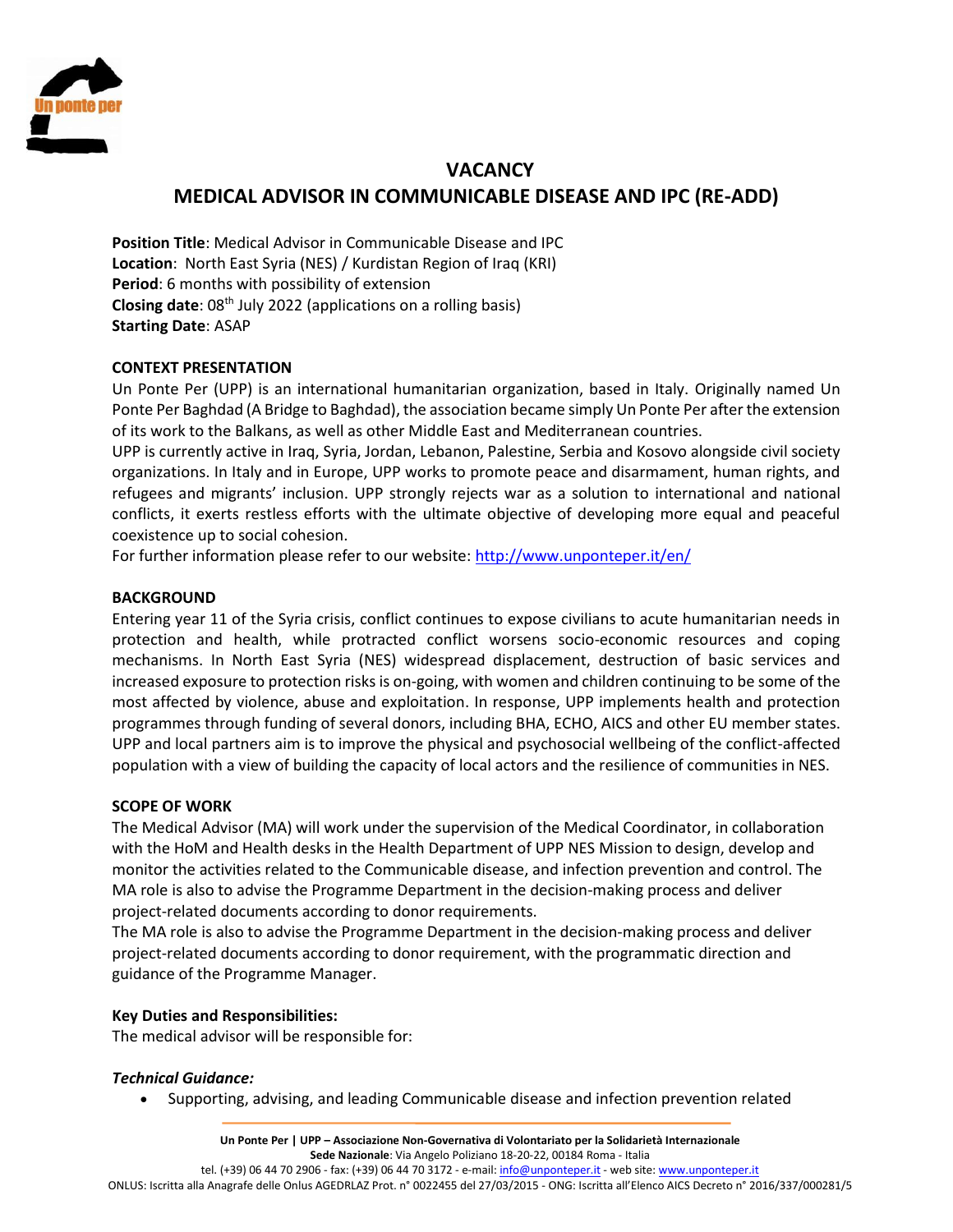

matters in the mission program

- Reviewing and monitoring the implementation of routine IPC procedures and COVID preventive procedures in the supported facilities
- Developing and organizing all aspects of aseptic procedures in the supported operation theaters, neonatal ICUs, and other relevant units.
- Develop, or review sector-specific guidelines and policy papers with the necessity to offer updates as required
- Monitoring implementation of guidelines, protocols, and tools in health facilities in collaboration with partners, in line with HWG and sector standards
- Ensure that tools and procedures to improve quality of care are available to teams and assist in continuous quality improvement in communicable diseases and the IPC program
- Lead early detection and investigation of outbreaks in the supported facilities.
- Prepare outbreak response plans based on the existing capacity and follow the implementation of the activities.
- Define, develop and collaborate on the requirements of medical supplies and equipment for infection prevention and control activities
- Regularly monitor and review EWARN data and communicable disease-related data and registers providing follow-up and feedback on reports with analysis related to project data and sharing results with project coordination teams and medical managers.
- Identify and implement appropriate facility- and community-based strategies to address priority outbreak-prone public health problems in coordination with the Community Health program.
- Follow up health facilities and quality of health service delivery in the assigned area

# *Human Resources and Capacity Management:*

- Supporting, advising, and organizing a quarterly training curriculum for doctors, nurses, paramedics, and CHWs in line with HWG and policymakers in the region
- Mentoring the management of the training aspects related to clinical management with implementing partners
- Engagement and support by offering regular updates and corrective measures in line with sector strategy for the medical department and the evolution of health issues in the operational spaces regularly
- Ensure all health staff is adequately trained and create possibilities for continuous capacity building, mentoring, and coaching.
- Work closely with local partner (KRC) counterparts regarding designing, implementing, and reporting aspects of communicable disease and IPC program.

# *Program Coordination:*

- Participation and technical feedback in discussions on planning, construction, implementation, and review of projects in line with the organizational and departmental strategy
- Remain updated and elaborate on sector-specific needs and gaps
- Supervise, monitor, and update the health activity progress in participatory decision making against the work plan, project plan, budget/medical logistics in coordination with the departmental focal points and project manager with contribution from implementing partners
- Continuously analyze complications and challenges during the implementation, reporting deviations as they appear and proactively providing the necessary solutions advising and collaborating with the Project Manager

tel. (+39) 06 44 70 2906 - fax: (+39) 06 44 70 3172 - e-mail[: info@unponteper.it](mailto:info@unponteper.it) - web site[: www.unponteper.it](http://www.unponteper.it/) ONLUS: Iscritta alla Anagrafe delle Onlus AGEDRLAZ Prot. n° 0022455 del 27/03/2015 - ONG: Iscritta all'Elenco AICS Decreto n° 2016/337/000281/5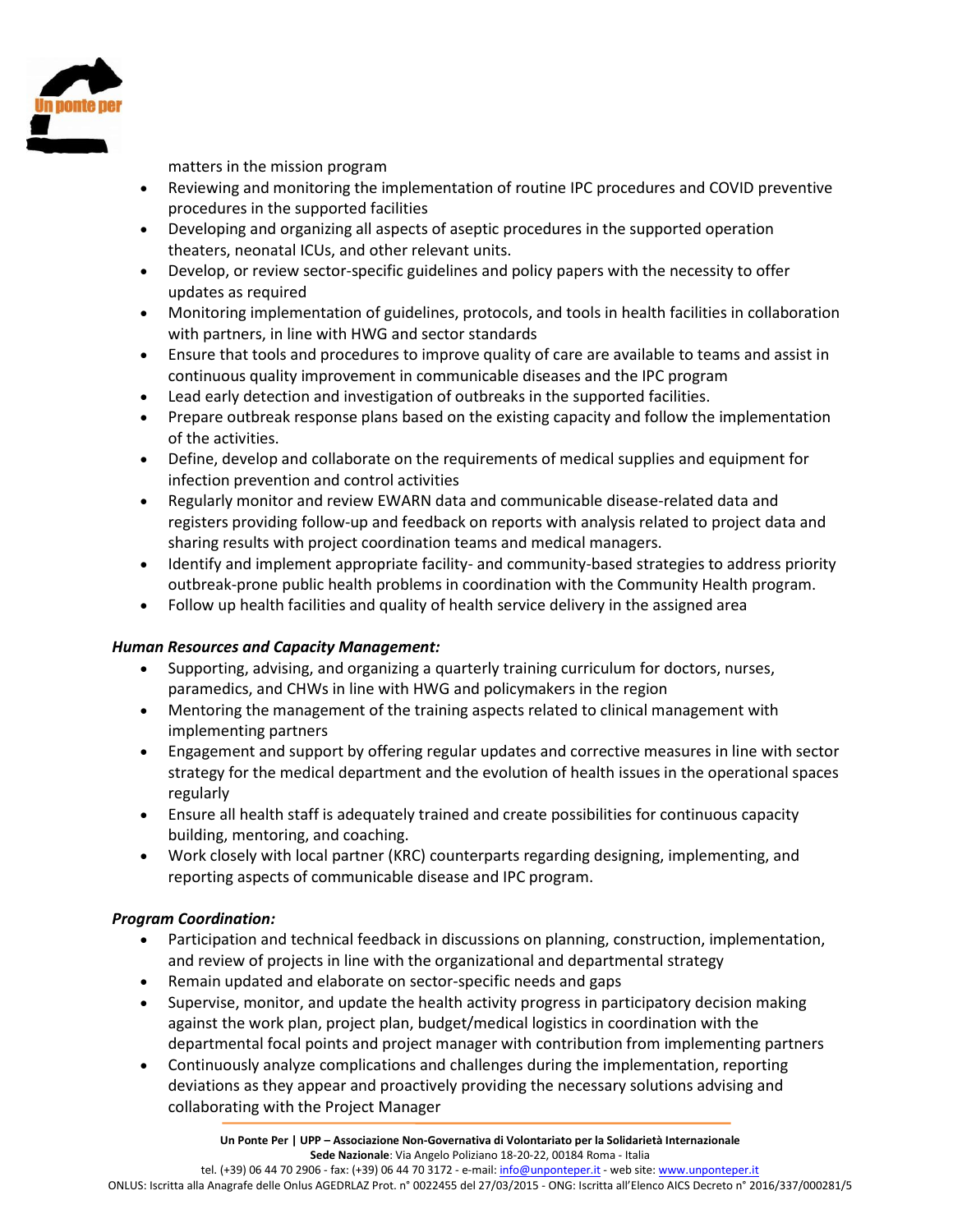

 Elaborating M&E data for reporting purposes - Supporting the project managers in the reporting activities

# *Reporting:*

- Supervise and monitor the development of reporting systems for health data collection, analysis and follow-up and feedback to relevant staff, donors, partners, and other agencies
- Contributes to the monthly situation report and write the health-related part, submitting to the Medical Coordinator monthly
- Works closely with UPP personnel and local partners to prepare donor reports, adding a technical component to narratives including the evaluation and impact analysis of current projects within donor proposals and reports
- Work with health care providers, local authorities, community members, and project team members to identify clinical and community health system issues that impede access to quality care, regularly offer reports and feedback

# *Representation/networking with other NGOs/INGOs, and relevant health authorities in areas of operation:*

- Develops active visibility and represents UPP in front of local medical authorities and keeps regular contact with other counterparts in the mission (NGOs, INGOs, Health Cluster, partners UN agencies, donors, authorities) to broaden the medical-humanitarian situation analysis, ensure good cooperation and partnerships.
- strengthening the impact of the medical intervention and supporting advocacy actions to raise humanitarian awareness
- Participates in any relevant meeting (programmatic and health-related meetings organized at local and national levels (i.e. health working groups etc.) by playing a key role and being proactive in coordination mechanisms and the technical working groups
- Builds collaboration and partnership with other relevant stakeholders working in the health sector especially on IPC and WASH in all areas of operations for the health sector, avoiding duplication while discovering synergies with other agencies.
- Accompany donors on field trips, and ensure program details are transmitted in a timely and professional manner
- Attend relevant health-related webinars and conferences when required and requested

# **ESSENTIAL REQUIREMENTS**

- Medical or nursing degree. Public health specialty is an asset
- Minimum of three years of professional experience in the medical sector.
- Experience as a teacher of medicine or nursing, in accredited institutions. Management of training center is an asset. On-site clinical training is an asset.
- Innovative health care management experience
- Experience in clinical training.
- Experience in advising or managing communicable disease and IPC in low-income countries and/or health-related conflictive areas
- Good understanding of the project life cycle management
- Excellent capacity to work in a team.

ONLUS: Iscritta alla Anagrafe delle Onlus AGEDRLAZ Prot. n° 0022455 del 27/03/2015 - ONG: Iscritta all'Elenco AICS Decreto n° 2016/337/000281/5